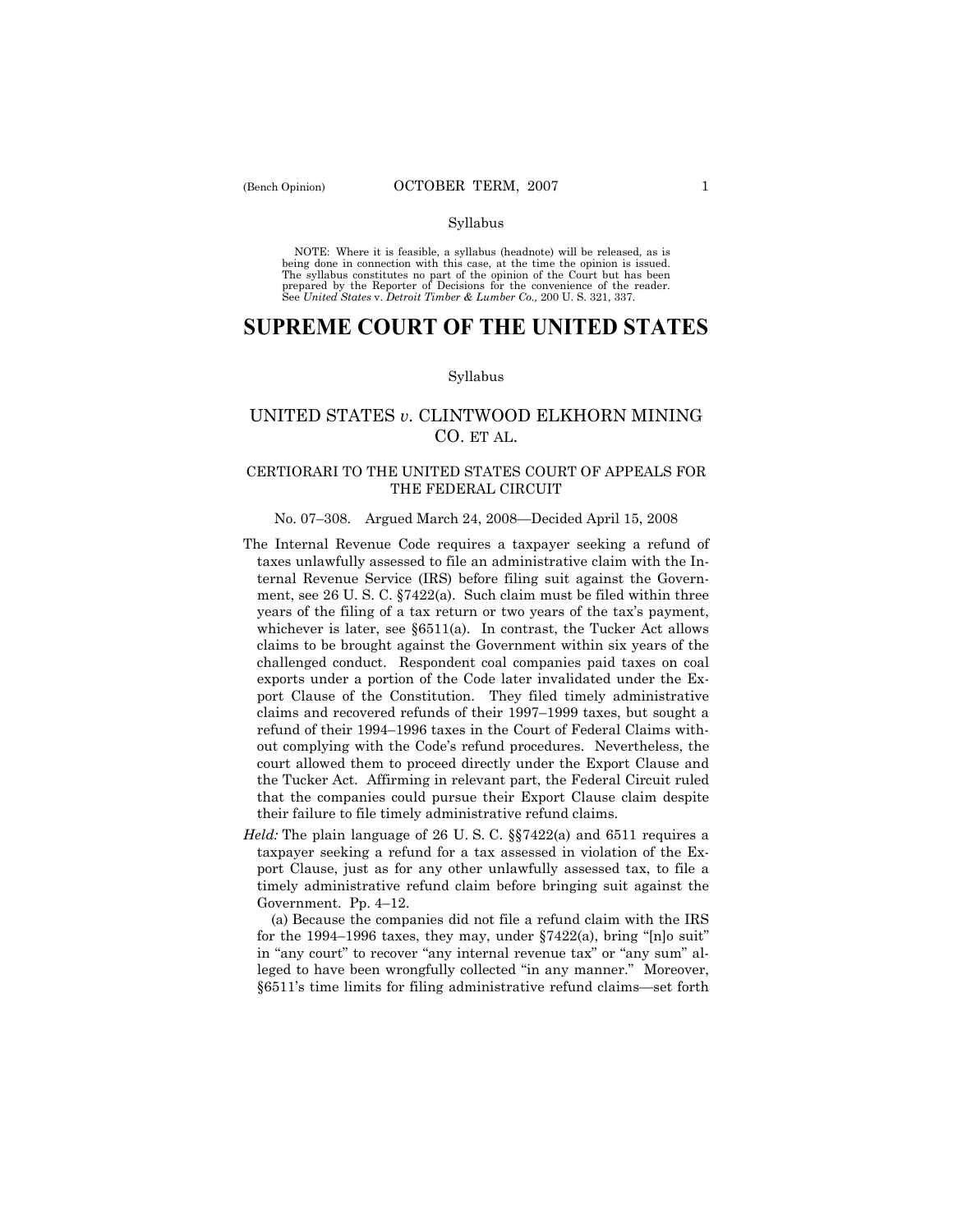### Syllabus

in an "unusually emphatic form," *United States* v. *Brockamp*, 519 U. S. 347, 350—apply to "*any* tax imposed by [Title 26]," §6511(a) (emphasis added). Contrary to the companies' claim that these statutes are ambiguous, the provisions clearly state that taxpayers must comply with the Code's refund scheme before bringing suit, including the filing of a timely administrative claim. Indeed, this question was all but decided in *United States* v. *A. S. Kreider Co.*, 313 U. S. 443, where the Court held that the limitations period in the Revenue Act then in effect, not the Tucker Act's longer period, applied to tax refund actions. As was the case there, the current Code's refund scheme would have "no meaning whatever," *id.,* at 448, if taxpayers failing to comply with it were nonetheless allowed to bring suit subject only to the Tucker Act's longer time bar. Pp. 4–6.

 (b) The companies nonetheless assert that their claims are exempt from the Code provisions' broad sweep because the claims derive from the Export Clause. The principles that a "constitutional claim can become time-barred just as any other claim can," *Block* v. *North Dakota ex rel. Board of Univ. and School Lands*, 461 U. S. 273, 292, and that Congress has the authority to require administrative exhaustion before allowing a suit against the Government, even for a constitutional violation, see, *e.g., Ruckelshaus* v. *Monsanto Co.*, 467 U. S. 986, 1018, are fully applicable to unconstitutional taxation claims. The companies' attempt to distinguish Export Clause claims on the ground that the Clause is not simply a limitation on taxing authority but a prohibition carving particular economic activity out of Congress's power is without substance and totally manipulable. There is no basis for treating taxes collected in violation of that Clause differently from taxes challenged on other grounds. Because the companies acknowledge that their claims are subject to the Tucker Act's time bar, the question is not whether their refund claim can be limited, but rather which limitation applies. Their argument that, despite explicit and expansive statutory language, the Code's refund scheme does not apply to their case as a matter of statutory interpretation is unavailing. They claim that Congress could not have intended it to apply a "constitutionally dubious" refund scheme to taxes assessed in violation of the Export Clause, but the statutory language emphatically covers the facts of this case. In any event, there is no constitutional problem. Congress's detailed scheme is designed "to advise the appropriate officials of the demands or claims intended to be asserted, so as to insure an orderly administration of the revenue," *United States* v. *Felt & Tarrant Mfg. Co.*, 283 U. S. 269, 272, to provide that refund claims are made promptly, and to allow the IRS to avoid unnecessary litigation by correcting conceded errors. Even when a tax's constitutionality is challenged, taxing authorities have